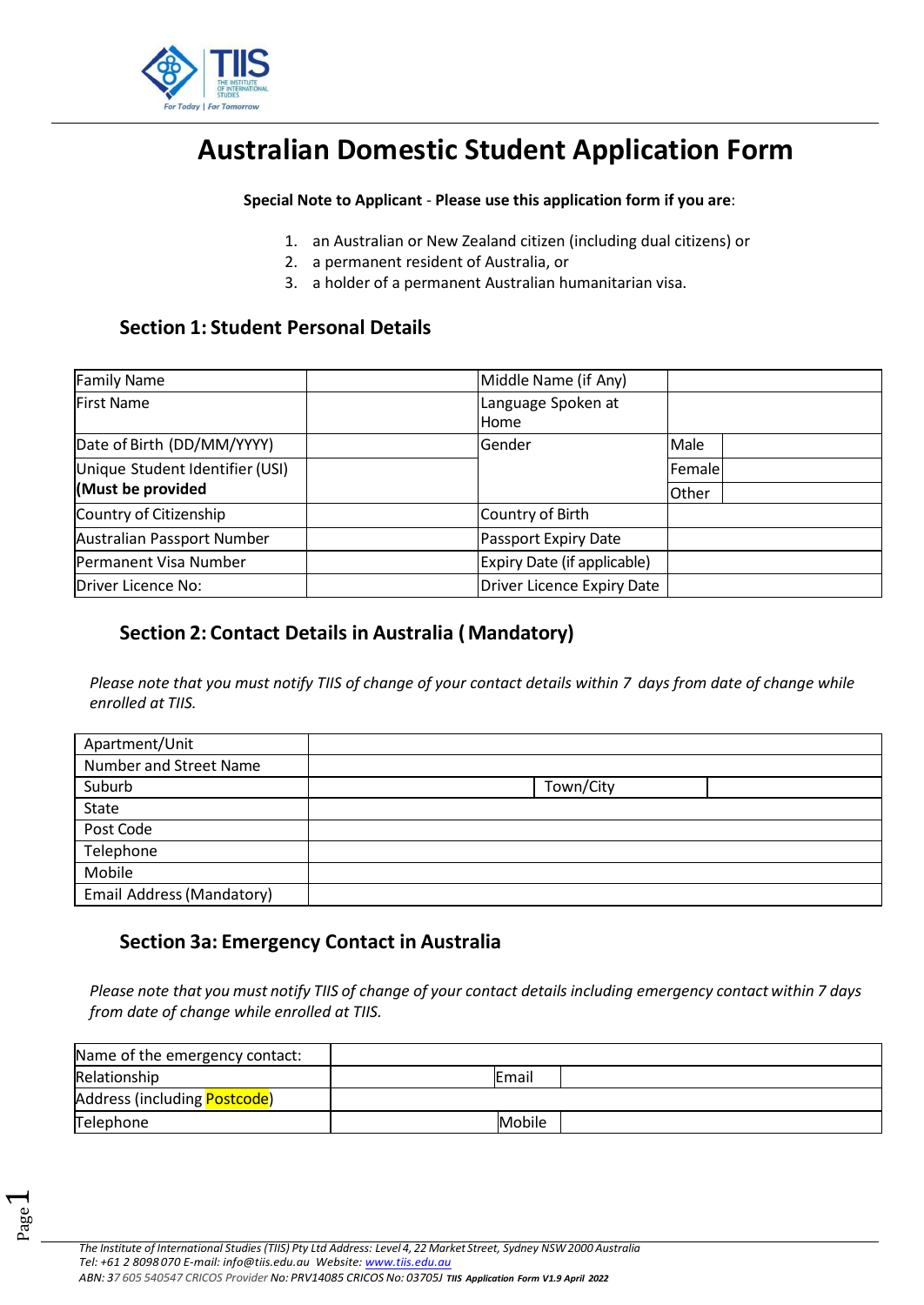

# **Section 4a: Business Programs – Which course would you like to apply for?**

*Please read TIIS Business Course InformationBrochure for detailed course information including entry requirements.* 

| <b>Business Course(s)</b>                                                                                                                                                                                                             | <b>Proposed Commencement Date(s)</b> |  |               |  |     |                   |
|---------------------------------------------------------------------------------------------------------------------------------------------------------------------------------------------------------------------------------------|--------------------------------------|--|---------------|--|-----|-------------------|
|                                                                                                                                                                                                                                       | <b>July 2022</b>                     |  | November 2022 |  |     | <b>March 2023</b> |
| Master of Business Administration (MBA)                                                                                                                                                                                               |                                      |  |               |  |     |                   |
| Graduate Certificate of Business Administration (GCBA)                                                                                                                                                                                |                                      |  |               |  |     |                   |
| <b>Bachelor of Business (BBus)</b>                                                                                                                                                                                                    |                                      |  |               |  |     |                   |
| Non-Award Business Program                                                                                                                                                                                                            |                                      |  |               |  |     |                   |
| Are you planning to apply for CPL (Credit for Prior Learning)?                                                                                                                                                                        |                                      |  | Yes           |  | No. |                   |
|                                                                                                                                                                                                                                       |                                      |  |               |  |     |                   |
| If yes, please complete TIIS CPL application form in accordance with to TIIS CPL policy and procedure. Then please<br>lodge the completed CPL application form together with this application form and relevant supporting documents. |                                      |  |               |  |     |                   |

### **Section 4b: Accounting Programs – Which course would you like to apply for?**

*Please read TIIS Accounting Course InformationBrochure for detailed course information entry requirements.*

| Course(s)                                                                                                                                                                                                                     | <b>Proposed Commencement Date(s)</b>                  |                                         |                                                |                                                |                                         |                                               |
|-------------------------------------------------------------------------------------------------------------------------------------------------------------------------------------------------------------------------------|-------------------------------------------------------|-----------------------------------------|------------------------------------------------|------------------------------------------------|-----------------------------------------|-----------------------------------------------|
|                                                                                                                                                                                                                               | <b>Block 1 of</b><br><b>Trimester 1</b><br>(09/05/22) | Block 2 of<br>Trimester 1<br>(04/07/22) | <b>Block 1 of</b><br>Trimester 2<br>(05/09/22) | <b>Block 2 of</b><br>Trimester 2<br>(31/10/22) | Block 1 of<br>Trimester 3<br>(30/01/23) | <b>Block 2 of</b><br>Trimester3<br>(27/03/23) |
| Master of Professional                                                                                                                                                                                                        |                                                       |                                         |                                                |                                                |                                         |                                               |
| Accounting Advanced (MPAA)                                                                                                                                                                                                    |                                                       |                                         |                                                |                                                |                                         |                                               |
| Master of Professional<br>Accounting (MPA)                                                                                                                                                                                    |                                                       |                                         |                                                |                                                |                                         |                                               |
| Graduate Certificate of<br>Professional Accounting (GCPA)                                                                                                                                                                     |                                                       |                                         |                                                |                                                |                                         |                                               |
| Non-Award Program                                                                                                                                                                                                             |                                                       |                                         |                                                |                                                |                                         |                                               |
| Are you planning to apply for CPL (Credit for Prior Learning)?                                                                                                                                                                |                                                       |                                         |                                                | Yes                                            |                                         | No.                                           |
| If yes, please complete TIIS CPL application form in accordance with to TIIS CPL policy and procedure. Then lodge the<br>completed CPL application form together with this application form and relevant supporting document. |                                                       |                                         |                                                |                                                |                                         |                                               |

Page  $\boldsymbol{\sim}$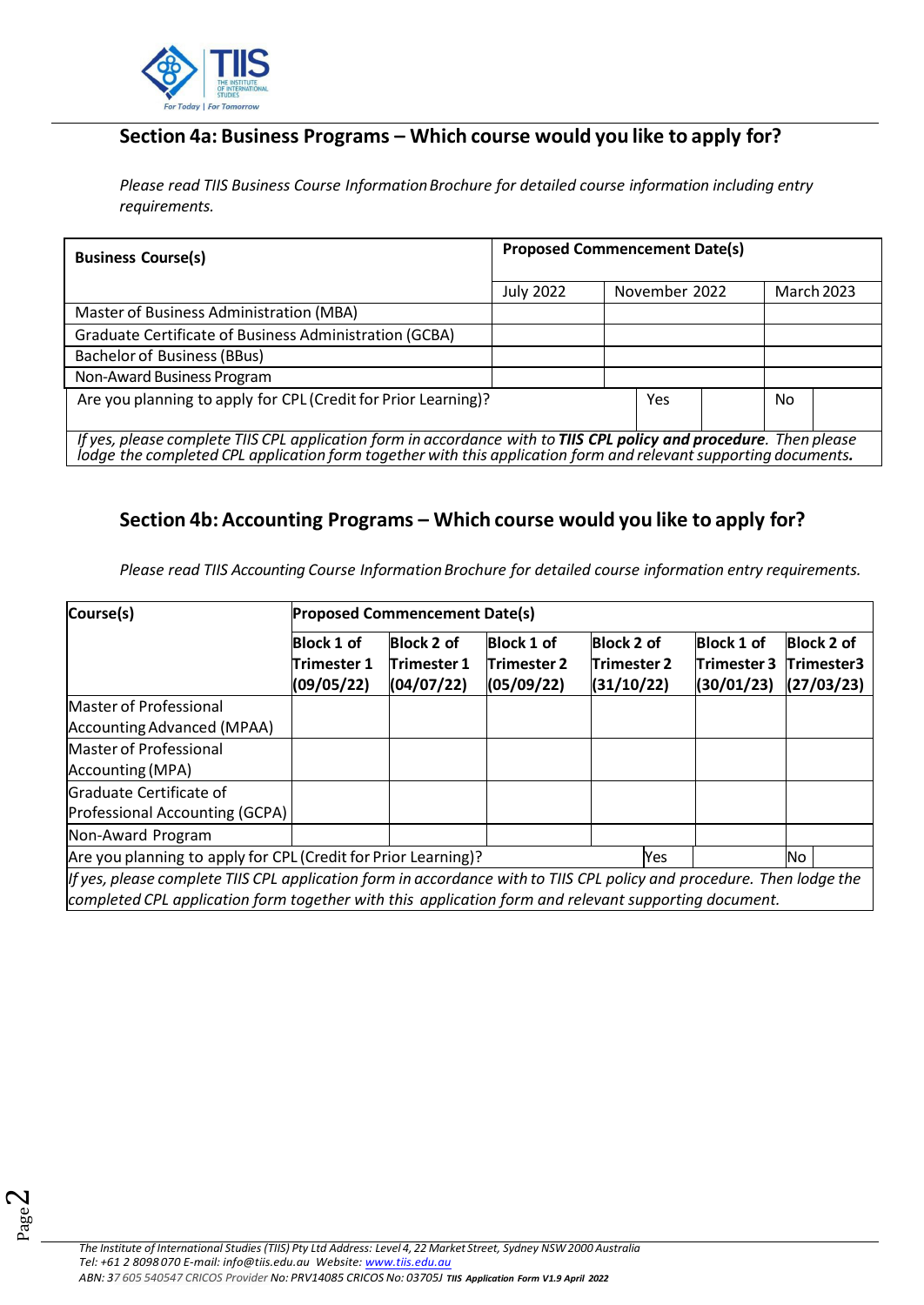

# **Section 5a: Education Background**

*Please list all your previous academic qualifications. Please list the highest-level qualifications first:* 

| Name of Qualification | Awarding Institution<br>(Name, location & Country) | Commencement<br>Date<br>(DD/MM/YYYY) | Date of Award<br>(DD/MM/YYYY) | Language of<br>Instruction |
|-----------------------|----------------------------------------------------|--------------------------------------|-------------------------------|----------------------------|
|                       |                                                    |                                      |                               |                            |
|                       |                                                    |                                      |                               |                            |
|                       |                                                    |                                      |                               |                            |
|                       |                                                    |                                      |                               |                            |

### **Section 5b: Employment History**

*Please list your past employment history as listed below support your application.*

| Name of Employer | Position Held | Commencement<br>Date<br>(DD/MM/YYYY) | Date of Completion<br>(if applicable)<br>(DD/MM/YYYY) | Evidence<br>attached |
|------------------|---------------|--------------------------------------|-------------------------------------------------------|----------------------|
|                  |               |                                      |                                                       |                      |
|                  |               |                                      |                                                       |                      |
|                  |               |                                      |                                                       |                      |

### **Section 5c: Reason to Study**

*Please tick appropriate box*

| To get a job                    | It was a requirement of my job                    |  |
|---------------------------------|---------------------------------------------------|--|
| To develop my existing business | I wanted to acquire additional skills & knowledge |  |
| To start my own business        | For personal development                          |  |
| To get better job or promotion  | Other reasons                                     |  |

### **Section 6: English Language Proficiency**

*Which of the following best applies to you?*

I have taken an English Language Proficiency test in the last two years.

If yes, please provide details of the test below including individual results.

 $\Box$  I have studied or worked in an English-speaking country for at least 5 years

If yes, please provide details below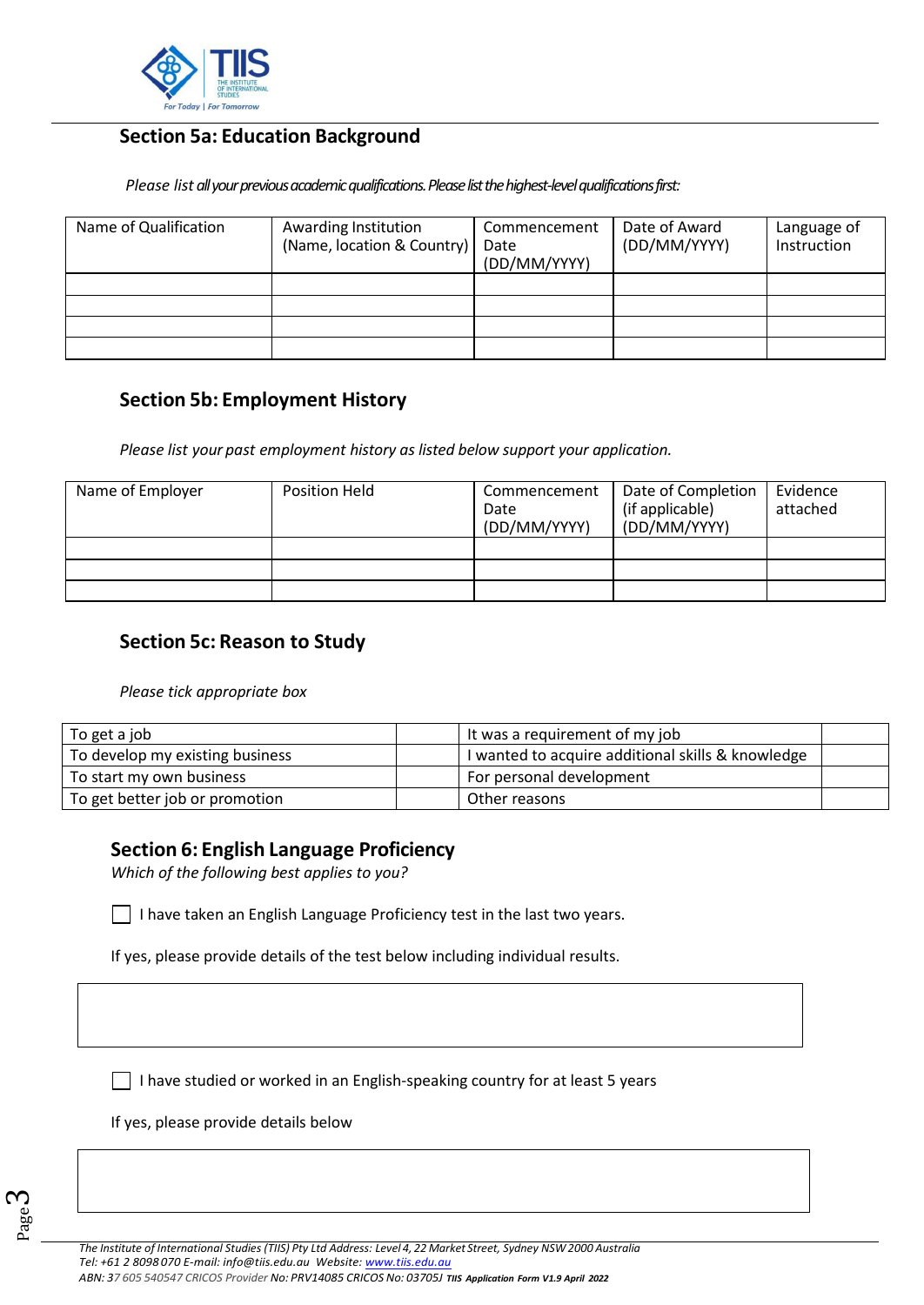

# **Section 7: Application Supporting Documents**

*Please note that all relevant supporting documents must be provided for the application to be formally processed. If deemed necessary by the Program Coordinator, applicants will be invited to attend a screening interview in person (the applicant is in Australia) or via video conference (if the applicant is offshore).*

| <b>Documents</b>                                                                       | <b>Please tick</b> |
|----------------------------------------------------------------------------------------|--------------------|
|                                                                                        | (if attached)      |
| Completed TIIS application from (signed and dated)                                     |                    |
| A Resume (within 6 months)                                                             |                    |
| Certified Copy of Passport                                                             |                    |
| Certified Copy of Driver Licence                                                       |                    |
| Certified Copies of Previous Qualifications (Including Academic Transcripts)           |                    |
| Original Scanned Copy of Evidence of English Proficiency Test (if applicable)          |                    |
| Other Documents that might support your application.                                   |                    |
| A Valid Email address of the student and a valid phone number must be provided for the |                    |
| student.                                                                               |                    |

### **Section 8:How did you hear about TIIS Programs?**

*Tick the most important one*:

Page 4

| Channels                      | Details |
|-------------------------------|---------|
| TIIS Website or other website |         |
| Friends/Relatives             |         |
| Advertisements                |         |
| <b>TIIS Appointed Agent</b>   |         |
| Social Media (e.g. Facebook)  |         |
| Other                         |         |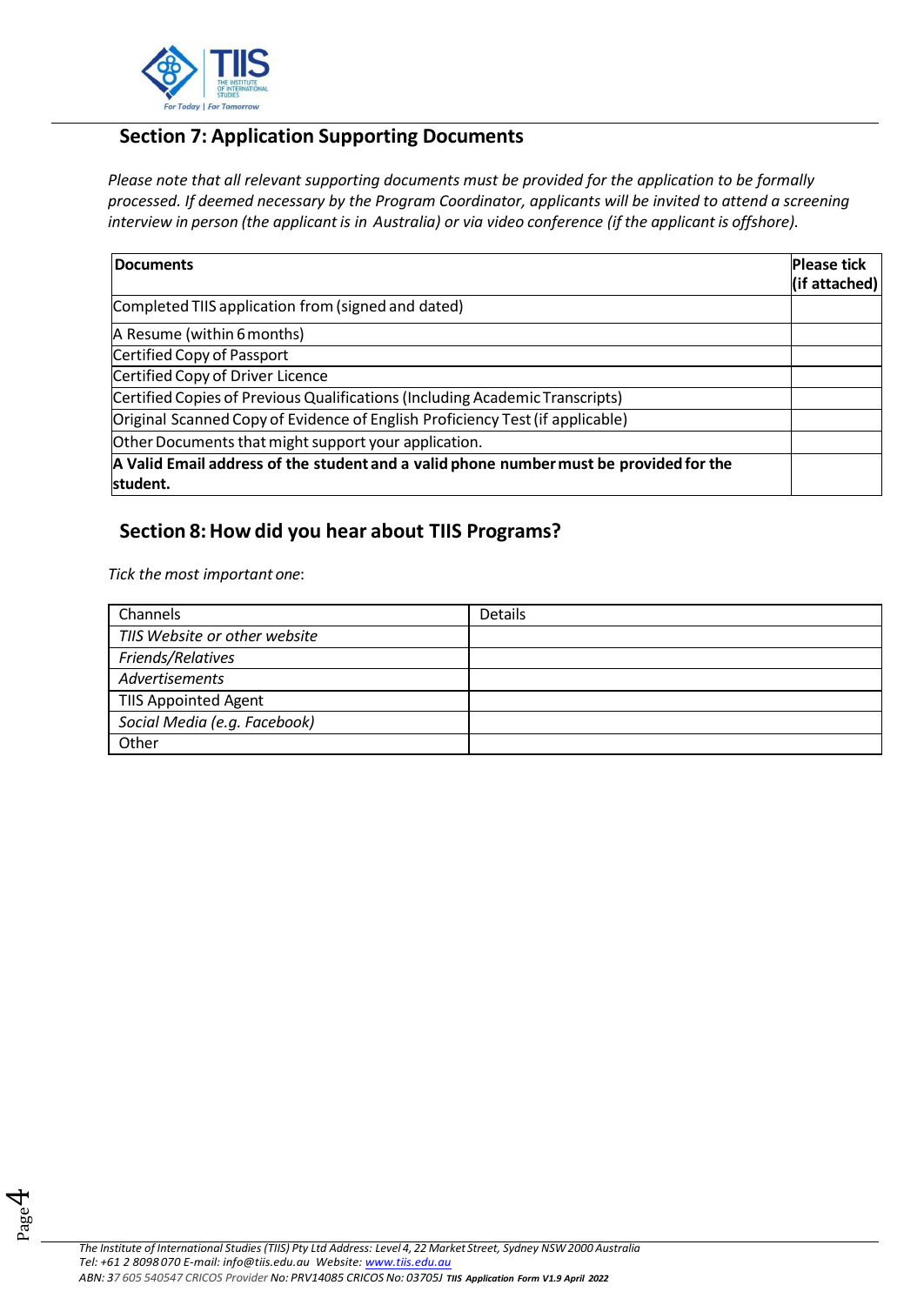

# **Section 9: Important Note to Applicant**

- 1. The application will not be processed unless all information and supporting documents are provided.
- 2. PLEASE PRINT CLEARLY It is recommended that you submit your application **at least 12 weeks** before your intended Term start date. Late applications may be considered forthe next available intake. If in doubt, please check all program and proposed intake dates as available on TIIS website: [www.tiis.edu.au.](http://www.tiis.edu.au/)
- 3. The completed application form (together with the supporting documents) forms part of a contract between you, as applicant with TIIS.
- 4. Any incorrectinformation provided in the application may lead to a cancellation of this application, and/or void of any contract relationship between you and TIIS (if applicable). You, the applicant might not be able to reapply to TIIS.
- 5. Please note that TIIS MIGHT deliver the courses via Online Learning due to COVID pandemic.
- 6. Is there any other information that you would like TIIS to consider in processing your application? If yes, please provide the details below:

#### a. **Disability Assistance**

| b Do you have a disability which may affect your learning? e.g. vision, hearing, | Yes | No |  |
|----------------------------------------------------------------------------------|-----|----|--|
| mobility, learning difficulties, medical or other conditions                     |     |    |  |

#### b. **PRIVACY NOTICE**

TIIS collects personal information about you for the purposes of enrolling you into your chosen education course(s) or program(s) of study. Your enrolment may not be accepted if you do not provide all the information requested. We may also use your information to improve our products and services and offer you other products and services from our partners or suppliers which may be relevant to you. We may disclose personal information about you in accordance with our Privacy Policy including to your education agent, and to the Australian government as required or authorised by law. Our privacy policy contains detailed information about how you can access and collect the personal information we hold about you or make a privacy complaint. You may contact us for more information.

#### c. **Electronic communications**

Regarding promotional material, please indicate:

| I do not want to receive communication in any format from TIIS sent on behalf of | Yes | No |
|----------------------------------------------------------------------------------|-----|----|
| its sponsors, partners or suppliers, or                                          |     |    |
| I do not want to receive communication in any format from TIIS about its own     |     |    |
| publications, information and events.                                            |     |    |

#### d. **Other information**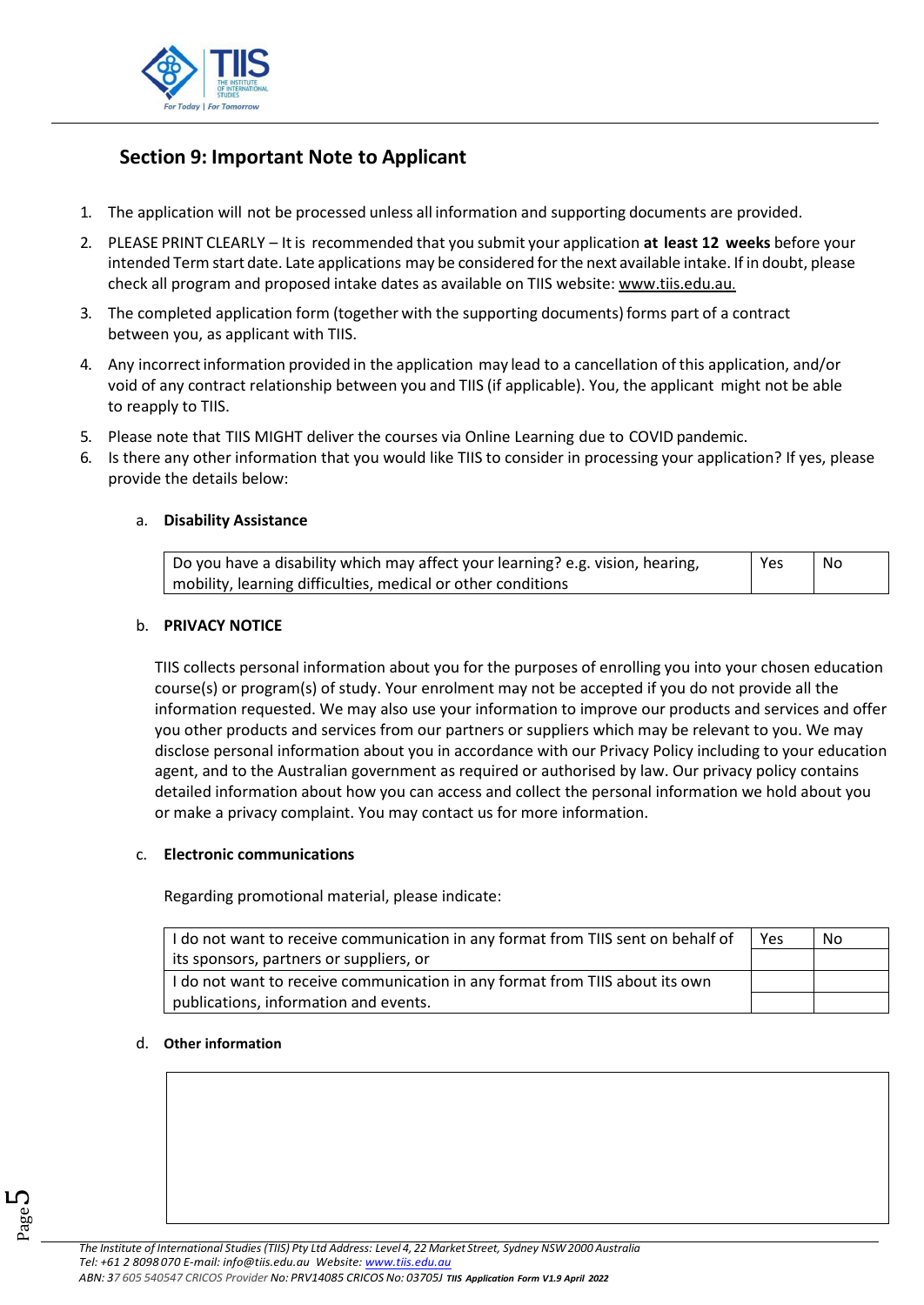

# **Section 10: Applicant's Declaration**

I declare that:

- I have read and understood the relevant course information brochure and other related information as available on TIIS website.
- I have met the entry requirements of the course(s) as stipulated in the course information brochure.
- The information supplied in this application is true and correct. I authorise that TIIS check and authenticate all the information provided in the application, including my previous academic records, English test results, employment references, etc.
- I have enough funds to meet all my financial commitments including: the tuition fees to TIIS, and associated costs, while enrolled at TIIS.
- I will keep a copy of this application and all supporting documents for my own records.

I am aware that:

• Any information supplied in this application may be provided to the Tertiary Education Quality StandardsAuthority (TEQSA) and the Department of Education, Skills and Employment or other authorized government agencies.

I understand that:

- I will have to enrol in online study mode due to Covid pandemic.
- I am responsible for the genuine nature of all information that I or my agent have provided on this application form and that of the supporting documents as part of this application.
- I must meet TIIS academic progression requirements throughout my enrolment at TIIS.
- If I am accepted into a TIIS course of studies, I will be obligated to notify TIIS of any change of contact details within 7 days from date of event.
- I must notify TIIS of any leave of absence from lectures and/or tutorials during my enrolment at TIIS.

| Name of Applicant | Signature of Applicant |
|-------------------|------------------------|
| Date of Signature |                        |

Page 6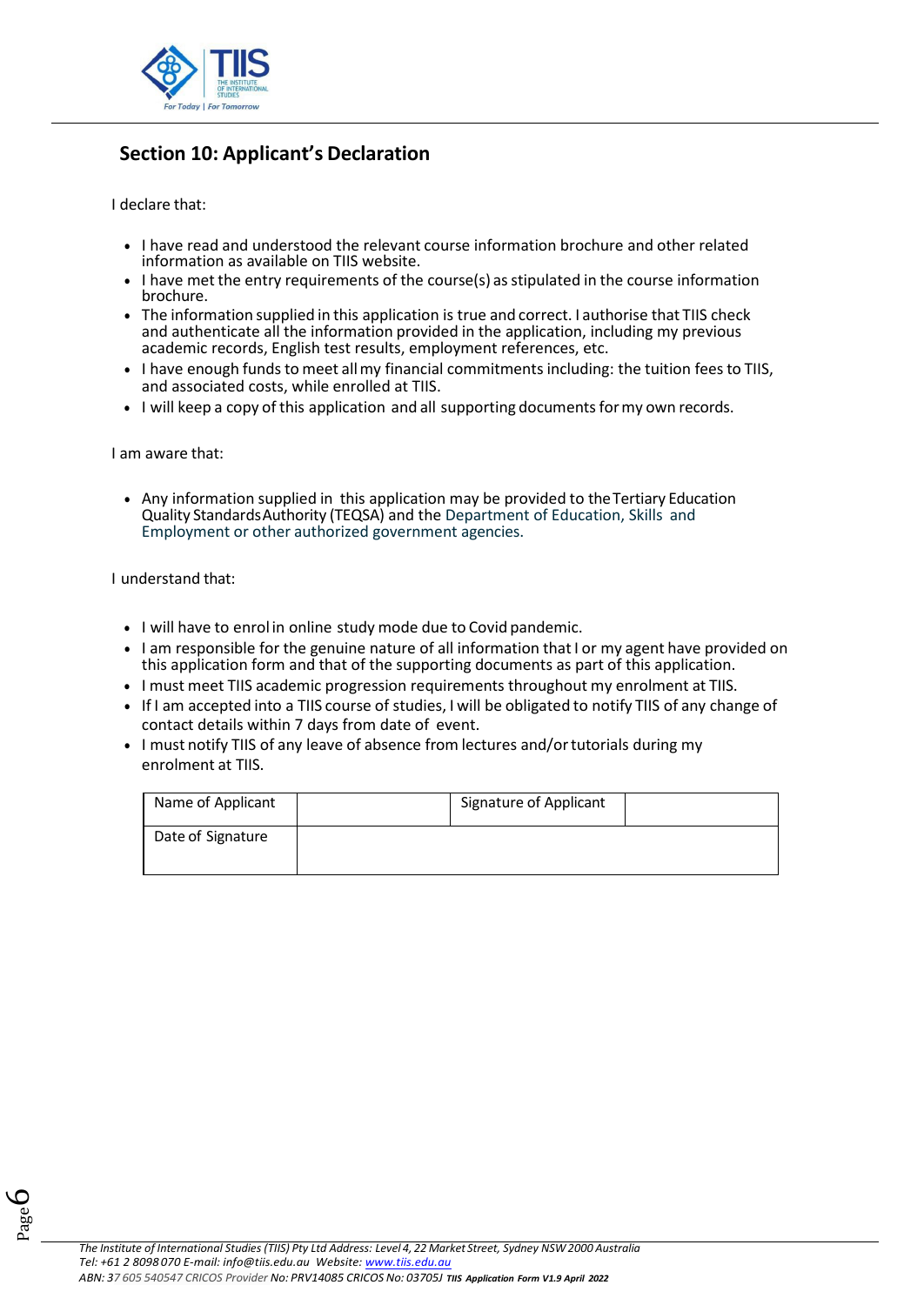

# **SECTION 12: Application Assessment Procedure**

*TIIS aims at processing an application within 2 working daysfrom date of receipt of complete application.*

| Send your completed application form to: |                                                                                                                                                                                                     |  |  |  |
|------------------------------------------|-----------------------------------------------------------------------------------------------------------------------------------------------------------------------------------------------------|--|--|--|
| Email: info@tiis.edu.au                  |                                                                                                                                                                                                     |  |  |  |
| Step 1:                                  | Initial assessment of your application by Admission Officer                                                                                                                                         |  |  |  |
| 1a                                       | If the application is complete, the Admission Officer will notify the student receipt of the                                                                                                        |  |  |  |
|                                          | application and refer the application to Step 2 to be                                                                                                                                               |  |  |  |
|                                          | assessment by the Program Coordinator.                                                                                                                                                              |  |  |  |
| 1 <sub>b</sub>                           | If there are outstanding documents to be required, the Admission Officer will request you to                                                                                                        |  |  |  |
|                                          | provide the documents before referring the application to be assessed by the Program                                                                                                                |  |  |  |
|                                          | Coordinator.                                                                                                                                                                                        |  |  |  |
| Step 2:                                  | <b>Assessment by the Program Coordinator</b>                                                                                                                                                        |  |  |  |
| 2a                                       | The Program Coordinator will assess the application based on TIIS admission and selection policy.                                                                                                   |  |  |  |
| 2 <sub>b</sub>                           | If the Program Coordinator determines that a GTE interview is required based on the information                                                                                                     |  |  |  |
|                                          | provided in the application form. The program coordinator will organize a GTE interview with the                                                                                                    |  |  |  |
|                                          | applicant to determine the genuine nature of this application.                                                                                                                                      |  |  |  |
| Step 3:                                  | <b>Decision of the Program Coordinator</b>                                                                                                                                                          |  |  |  |
| 3a                                       | If the Program Coordinator approves the application, the Program Coordinator will advise the                                                                                                        |  |  |  |
|                                          | Admission Officer to Issue the Letter of Offer. Go to Step 4a.                                                                                                                                      |  |  |  |
| 3 <sub>b</sub>                           | If the Program Coordinator rejects the application, the Program Coordinator will advise the                                                                                                         |  |  |  |
|                                          | Admission Officer to Issue the Letter of Rejection with reasons. Go to Step 4b.                                                                                                                     |  |  |  |
| Step 4:                                  | <b>Notification of Decision</b>                                                                                                                                                                     |  |  |  |
| 4a                                       | TIIS admission officer will send you a Letter of Offer. Go to Step 6.                                                                                                                               |  |  |  |
| 4b                                       | TIIS admission officer will send you a Letter of Rejection. (Your application will end here). There is                                                                                              |  |  |  |
|                                          | no right of appeal for the rejection of an application.                                                                                                                                             |  |  |  |
| 4c                                       | If the Program Coordinator determines that he cannot decide, the Program Coordinator                                                                                                                |  |  |  |
|                                          | will refer the matter to the Academic Dean for further consideration.                                                                                                                               |  |  |  |
| Step 5:                                  | <b>Review by Academic Dean</b>                                                                                                                                                                      |  |  |  |
| 5a                                       | TIIS Academic Dean determines that the application should be approved in accordance with                                                                                                            |  |  |  |
|                                          | special considerations as contained in TIIS Admission and Selection Policy, TIIS Academic Dean                                                                                                      |  |  |  |
|                                          | will advise the Program Coordinator and admission officer to Issue the Letter of Offer. Go to                                                                                                       |  |  |  |
|                                          | Step 4a.                                                                                                                                                                                            |  |  |  |
| 5b                                       | TIIS Academic Dean determines that the application should be approved in accordance with                                                                                                            |  |  |  |
|                                          | special considerations as contained in TIIS Admission and Selection Policy, TIIS Academic Dean<br>will advise the Program Coordinator and admission officer to Letter of Rejection with reasons. Go |  |  |  |
|                                          | to Step 4b. (Your application will end here).                                                                                                                                                       |  |  |  |
| Step 6:                                  | <b>Finalization of Enrolment</b>                                                                                                                                                                    |  |  |  |
| 6a                                       | Upon receipt of Letter of Offer, you will be required to sign and return the Letter of Offer                                                                                                        |  |  |  |
|                                          | (signed) back to TIIS.                                                                                                                                                                              |  |  |  |
| 6b                                       | Payment of Tuition Fee, you will be required to make the first instalment of tuition fee as noted                                                                                                   |  |  |  |
|                                          | in the Letter of Offer and provide the receipt back to TIIS.                                                                                                                                        |  |  |  |
| 6c                                       | You must attend the compulsory TIIS Orientation Program to prepare for your study at TIIS.                                                                                                          |  |  |  |
|                                          |                                                                                                                                                                                                     |  |  |  |

Page  $\blacktriangledown$